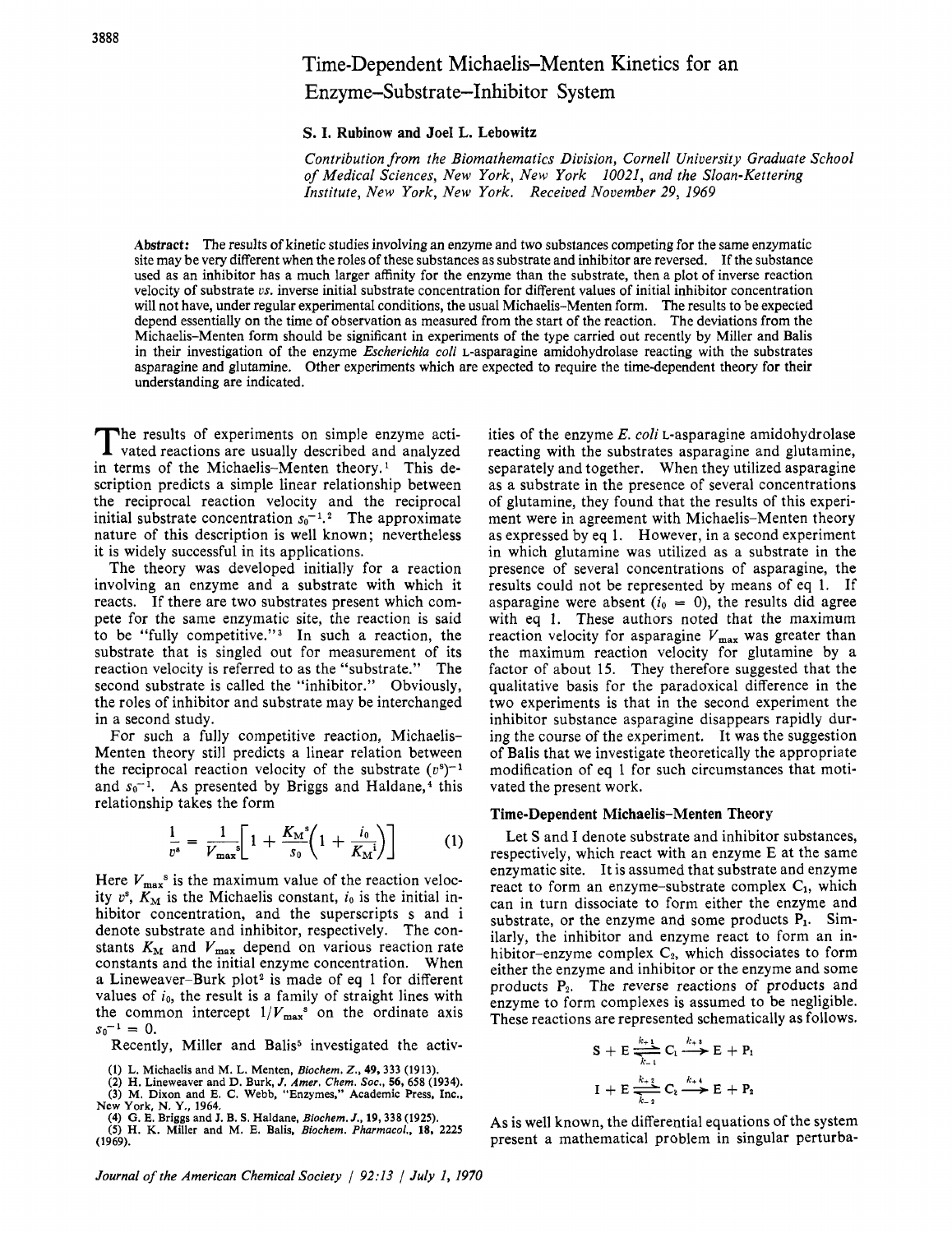tion theory.6 These equations may be solved in a formal way by means of an asymptotic expansion in the small parameter  $e_0/s_0$ , where  $e_0$  is the enzyme concentration. (Fortunately, this parameter is always made small in practical investigations of enzyme reactions. For example, in the Miller-Balis experiments previously cited, if we assume that the molecular weight of the enzyme is  $\sim$ 150,000, then  $e_0/s_0 \sim 10^{-6}$ .) The first term of this expansion, whose derivation is found in the Appendix, is the solution to zero order in  $e_0/s_0$ . This solution yields the following expressions for the substrate concentrations *s(t)* and the inhibitor concentration **i(t)** as functions of the time *t.* 

$$
V_{\max}^{s}t = s_0 - s(t) + \frac{V_{\max}^{s}}{V_{\max}^{s}} i_0 \left\{ 1 - \left[ \frac{s(t)}{s_0} \right]^s \right\} - K_M^{s} \ln \left[ \frac{s(t)}{s_0} \right] \tag{2}
$$

and

$$
i(t) = i_0 \left[ \frac{s(t)}{s_0} \right]^s \tag{3}
$$

where

$$
\delta = \frac{V_{\text{max}}^i K_M^s}{V_{\text{max}}^s K_M^i} \tag{4}
$$

and

$$
K_{\mathbf{M}}^{s} = \frac{k_{-1} + k_{+3}}{k_{+1}} \qquad K_{\mathbf{M}}^{i} = \frac{k_{-2} + k_{+4}}{k_{+2}} \qquad (5)
$$

$$
V_{\max}^{s} = k_{+3}e_{0} \qquad V_{\max}^{i} = k_{+4}e_{0}
$$

Differentiating eq 2 and **3** yields

$$
\frac{1}{v^{s}(t)} = \left| \frac{ds(t)}{dt} \right|^{-1} = \frac{1}{V_{\max}} \left[ 1 + \frac{K_{\mathrm{M}}^{s}}{s(t)} \left( 1 + \frac{i(t)}{K_{\mathrm{M}}^{i}} \right) \right] \tag{6}
$$

$$
\frac{1}{v^i(t)} = \left| \frac{\mathrm{d}i(t)}{\mathrm{d}t} \right|^{-1} = \frac{s(t)}{\delta i(t)v^s(t)} \tag{7}
$$

The assumptions underlying this approximate solution are essentially equivalent to the hypothesis that the system is in a pseudosteady state.4 The pseudosteady-state hypothesis may be understood physically as follows. Imagine an experiment in which a constant supply of substrate and inhibitor is provided at rates  $J_s$  and  $J_I$ , respectively, and the reaction products  $P_1$ and  $P_2$  are continuously removed. Then a steady state will be established with the values **S** and *i* for the substrate and inhibitor concentrations, respectively, given by the expressions

$$
\bar{s} = \frac{K_{\rm M}^{\rm s}}{V_{\rm max}^{\rm s}} J_{\rm s} \left[ 1 - \frac{J_{\rm s}}{V_{\rm max}^{\rm s}} - \frac{J_{\rm I}}{V_{\rm max}^{\rm I}} \right] \tag{8}
$$

$$
\bar{\imath} = \frac{\bar{s}J_{\rm I}}{\delta J_{\rm s}} \tag{9}
$$

These expressions are identical with eq *6* and 7 providing  $v^{s}(t)$ ,  $v^{i}(t)$ ,  $s(t)$ , and  $i(t)$  there are replaced by  $J_{s}$ ,  $J_{I}$ ,  $\bar{s}$ , and  $\bar{i}$ , respectively. Therefore, we may characterize the pseudosteady-state hypothesis as the assumption that, at any instant of time, the relations between the concentrations and the reaction velocities are the same

*(6)* **F. G. Heineken, H. M. Tsuchiya, and R. Ark,** *Marh. Biosci.,* **1,**  *95* **(1967).** 

as those that would obtain in the steady-state experimental arrangement envisaged above. It is interesting to note from eq 8 that a steady state is possible only if the quantity

$$
\left(\frac{J_{\rm s}}{V_{\rm max}^{\rm s}} + \frac{J_{\rm 1}}{V_{\rm max}^{\rm 1}}\right) < 1
$$

It is easy to show that the time interval necessary for the pseudosteady state to be established is of the order of  $[k_{+1}(s_0 + K_M^s)]^{-1}$  and  $[k_{+2}(i_0 + K_M^i)]^{-1}$  for substrate and inhibitor, respectively (see Appendix). For most enzyme-substrate reactions this interval is on the order of a fraction of a second. The times at which **vs** are usually measured are on the order of minutes, so that the requirements of the theory are readily satisfied in the foregoing respect.

Under usual experimental conditions, the times of measurement are such that  $s(t) \approx s_0$ . If, in addition,  $i(t) \approx i_0$ , then eq 6 yields essentially the same result as eq 1. However, as can be seen from (3),  $s(t) \approx s_0$  does not assure that  $i(t) \approx i_0$  when  $\delta$  is large. In such a case, the full time dependence of eq 2 and **3** is necessary for interpreting the experiments.

In order to compare eq 2 and **3** with experiment in the general case, we note that in practice velocities are often measured by observing *s(t)* for small times and assuming that a linear expansion of *s(t)* about the origin is valid. In mathematical terms, a common experimental definition of the reaction velocity is

$$
\bar{v}^s(t) = \frac{s_0 - s(t)}{t} \tag{10}
$$

With this definition and eq 2 and **3** for *s(t)* and *i(t),*  an expression for  $[\bar{v}^s(t)]^{-1}$  which generalizes eq 1 is readily found. The result is

$$
\frac{1}{\bar{v}^{s}(t)} = \frac{1}{V_{\text{max}}s} \left[ 1 + \frac{K_{\text{M}}^{s}}{s_{0}} \left\{ 1 + \epsilon(t) \right\} \right] \times \left[ 1 - \frac{i_{0} - i(t)}{V_{\text{max}}t} \right]^{-1} (11)
$$

where

$$
\epsilon(t) = \frac{s_0}{s(t) - s_0} \ln \left[ \frac{s(t)}{s_0} \right] - 1 \tag{12}
$$

Equation 11 is simplified if we assume, as is usually the case, that the fractional disappearance of  $s(t)$  is small during the course of the experiment,  $[s_0 - s(t)]/s_0 \ll 1$ . If the logarithm term in eq 12 is expanded in powers of  $[s_0 - s(t)]/s_0$ , then it follows that  $\epsilon(t)$  is of the order of the fractional disappearance of *s(t),* and is small compared to unity. Therefore it may sensibly be neglected in eq 11 for comparison with the results of typical experiments.

Equation 11 together with eq 3 and 12 constitute a convenient time-dependent generalization of Michaelis-Menten theory. Equation **11** reduces to eq 1 in the limit  $t \to 0$ . If measurements of  $\bar{v}^s(t)$  are to be made minutes after the start of the reaction, it is necessary to consider whether the time-dependent formalism is needed or not. The decision hinges on the value of  $\delta$  that appears in eq 3. Thus, if  $\delta \lesssim 1$ , then during the course of an experiment in which *s(t)* stays close to  $s_0$ ,  $i(t)$  will not differ very greatly from  $i_0$ , so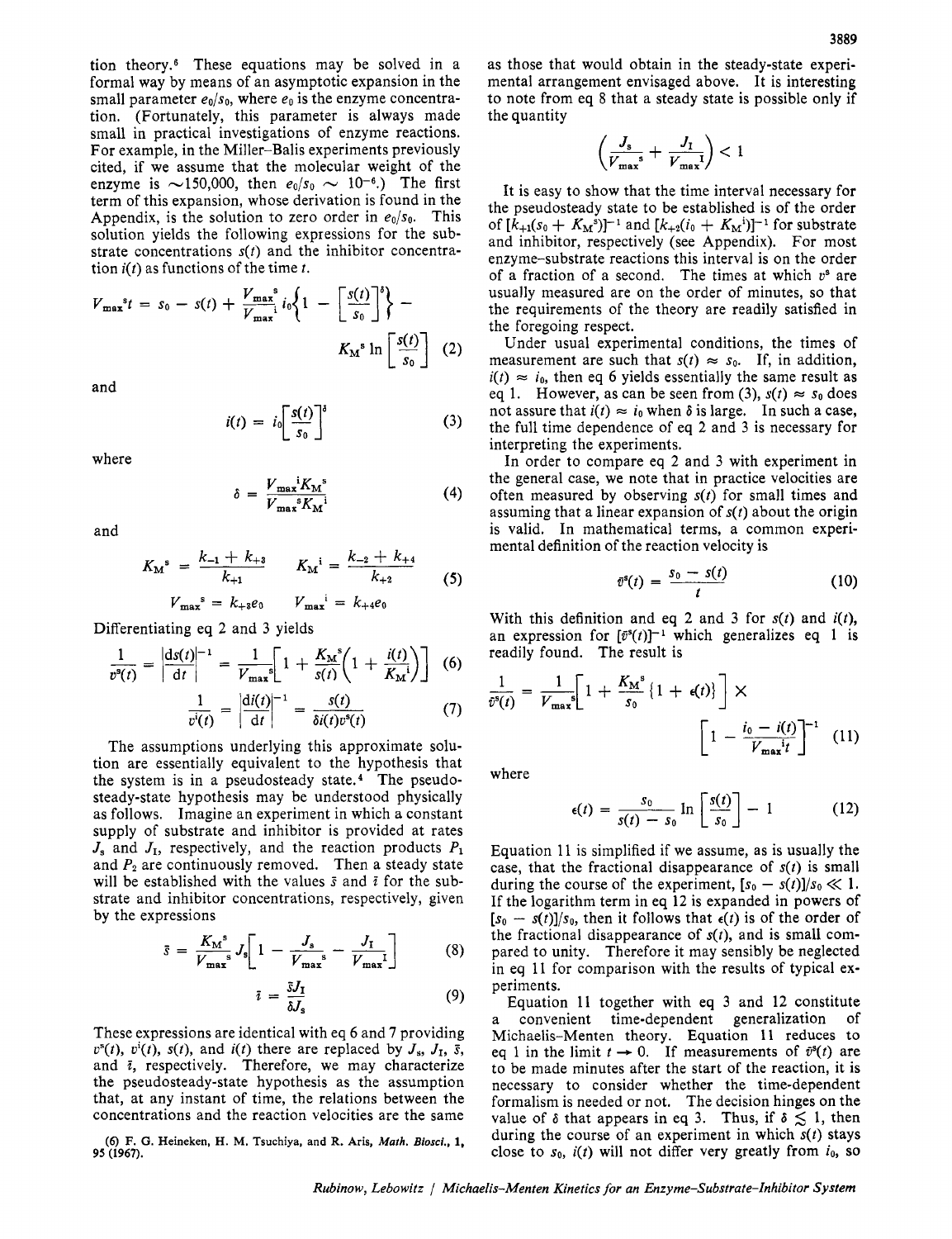

Figure 1. The fractional amounts of substrate  $s(t)/s_0$  and inhibitor  $i(t)/i_0$  are shown as functions of the time. The curves are based on eq 2 and 3. The parameter values are those of the Miller-Balis  $experiments: substrate = glutamine, inhibitor = asparagine,$  $V_{\text{max}}^{\bullet}$  = 0.80  $\times$  10<sup>-4</sup> mol/(1. min IU),  $K_{\text{M}}^{\bullet}$  = 1.3  $\times$  10<sup>-2</sup> mol/l.,  $V_{\text{max}}$ <sup>i</sup> = 1.3 × 10<sup>-3</sup> mol/(1. min IU),  $K_M$ <sup>i</sup> = 1.3 × 10<sup>-3</sup> mol/l.,  $\delta = 160$ ,  $i_0 = 5 \times 10^{-3}$  mol/l.,  $s_0 = 0.02, 0.01$ , and 0.00667 mol/l.

that the expression  $[i_0 - i(t)]/t$ , which appears in the last bracket of eq 11, is approximately equal to  $di(t)/dt$ at  $t = 0$ . In such a case, the use of eq 11 is hardly different from the use of eq 1. However, if  $\delta$  is sufficiently large, then it is necessary to utilize eq 11 or eq 6, depending on the method of measuring reaction velocity. There are two simplifications in eq 11 that may be made under appropriate conditions. One is the neglect of  $\epsilon(t)$  as discussed above. The other results when the time of measurement is sufficiently large so that *i(t)* is negligible compared with *io.* Then eq 11 assumes the following simple form (assuming  $\epsilon(t)$  is also negligible).

$$
\frac{1}{\bar{v}^s(t)} = \frac{1}{V_{\text{max}}}\left[1 + \frac{K_{\text{M}}^s}{s_0}\right]\left[1 - \frac{i_0}{V_{\text{max}}^i t}\right]^{-1} \quad (13)
$$

Equation 13 predicts that Lineweaver-Burk plots of  $[\tilde{v}^s(t)]^{-1}$  *us.*  $s_0^{-1}$  for different values of *i*<sub>0</sub>, with all measurements made at a fixed time *t* relative to the onset of the reaction, will yield **a** family of straight lines with a common intercept at the point  $[\tilde{v}^s(t)]^{-1} = 0$ ,  $s_0^{-1} =$  $-(K_M<sup>s</sup>)<sup>-1</sup>$ . This family includes the straight line of the ordinary Michaelis-Menten theory for the enzymesubstrate system with inhibitor absent. We emphasize that for this equation to be applicable, *t* must be sufficiently large so that  $i(t) \ll i_0$ , but not so large as to

violate the requirement  $[s_0 - s(t)]/s_0 \ll 1$ . In other words, it is applicable when most of the inhibitor but very little of the substrate has disappeared.

### **Discussion**

Miller and Balis<sup>5</sup> found that when asparagine was used as a substrate for the enzyme *E.coli* L-asparagine amidohydrolase, the values of the Michaelis-Menten parameters were  $K_M^A = 1.3 \times 10^{-3}$  mol/l.,  $V_{\text{max}}^A =$  $1.3 \times 10^{-3}$  mol  $1^{-1}$  min<sup>-1</sup>/IU of enzyme. When glutamine was used as a substrate, the values obtained for these parameters were  $K_M$ <sup>G</sup> = 1.3  $\times$  10<sup>-2</sup> mol/l.,  $V_{\text{max}}^G = 0.80 \times 10^{-4} \text{ mol } 1.^{-1} \text{ min}^{-1}/1 \text{U of } \text{ enzyme.}$ These values of the Michaelis-Menten parameters determine the value of  $\delta$  as  $\frac{1}{160}$  if asparagine is used as a substrate and glutamine is used as an inhibitor. In this case, we expect ordinary Michaelis-Menten theory to be applicable, and this is indeed what Miller and Balis found. In the reverse situation in which glutamine is used as a substrate and asparagine is used as an inhibitor, the value of  $\delta$  is 160. In such a case, we expect ordinary Michaelis-Menten theory not to apply. Rather, it is necessary to apply the time-dependent theory. Figures 1 and **2** are based on eq **2,** 3, and 11 for this case, namely,  $\delta = 160$ .

In Figure I we have plotted the functions *s(t)/so* and  $i(t)/i_0$  for the parameter values of the Miller-Balis experiments with glutamine as substrate and asparagine as inhibitor. The rapid decrease with time of the inhibitor substance is readily apparent in this figure, even though the fractional decrease of substrate remains small.

In Figure **2** are shown several Lineweaver-Burk plots based on eq 11 for the same experimental values as in Figure 1 and several values of the time of measurement. The value of  $i_0$  was chosen to be  $5 \times 10^{-3}$ mol/l. as in one of the Miller-Balis experiments. The great sensitivity of the curve to the time of measurement is noteworthy. Also shown as dotted lines are two curves based on the simplified eq 13 with  $t = 10$  and 20 min. These dotted curves are not very different from the curves that would be obtained using eq 11, except for small values of  $s_0$ <sup>-1</sup>. At these large initial values of substrate concentration, all the curves based on eq I1 converge to a common intercept, not unexpectedly. For a given value of enzyme concentration  $e_0$ , the larger the initial value of substrate concentration, the longer it takes for a given fraction of substrate concentration or inhibitor concentration to disappear, and the more eq 11 resembles its zero-time limit, eq **1.** 

In Figure 3 is shown the fractional amount of inhibitor concentration  $i(t)/i_0$  as a function of the fractional disappearance of substrate  $(1 - s(t)/s_0)$  at time *t*, for various values of  $\delta$ . The curves show clearly how the disappearance of  $i(t)/i_0$  increases rapidly with  $\delta$  for a given amount of substrate disappearance.

The mathematical explanation of the Miller-Balis phenomenon indicates that a similar breakdown in the applicability of ordinary Michaelis-Menten theory will occur in the usual investigation of the kinetics of enzyme-substrate-inhibitor systems of a fully competitive type whenever the parameter **6** is large compared to unity. Thus, the enzyme xanthine oxidase oxidizes the **antimetabolito-6-mercaptopurine** to produce 6-thiouric acid. It was found<sup>7</sup> that the parametric values of

*Journal of the American Chemical Society* / *92:13 July I, 1970*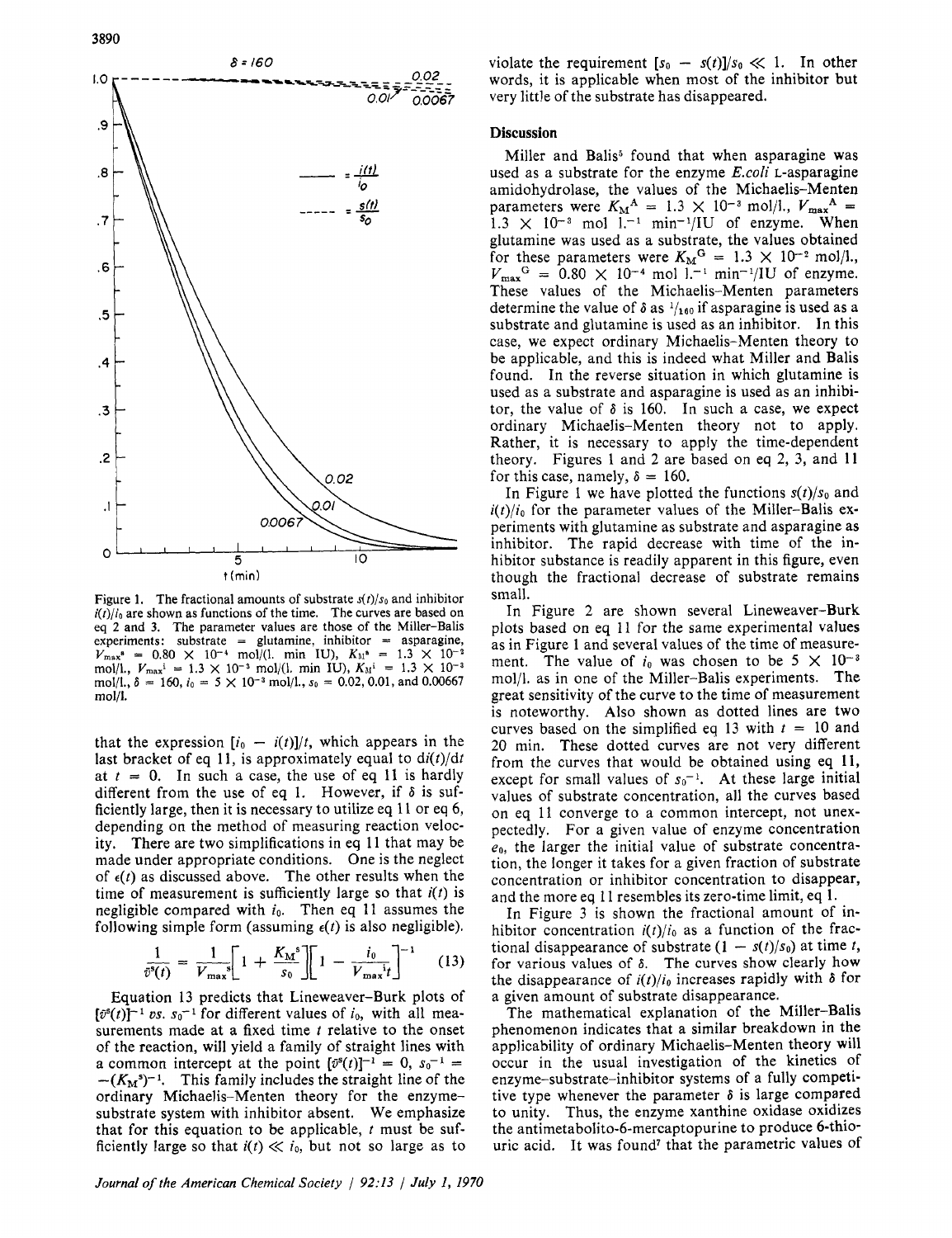

Figure 2. The reciprocal mean reaction velocity  $\lceil \bar{v}^s(t) \rceil^{-1}$  is shown as a function of the reciprocal initial substrate concentration  $s_0$ <sup>-1</sup> for different values of the time. The solid curves are based on eq 11 for the same experimental values of the parameters as those quoted for Figure 1. The dashed curves are based on the approximate form of eq 11 (eq 13), for  $t = 10$ , 20 min. This form is valid for *t* sufficiently large so that  $i(t) \ll i_0$ , while  $[s_0 - s(t)]/s_0 \ll 1$ .

this reaction are  $K_M = 17.5 \times 10^{-6} M$  and  $V_{\text{max}} = 0.083$  $\mu$ mol hr<sup>-1</sup>/0.4 unit enzyme. For the catalytic oxidation of xanthine to uric acid by xanthine oxidase, the parametric values of the reaction are  $K_M = 5.4 \times$  $10^{-6}$  *M*, and  $V_{\text{max}} = 9.40 \,\mu\text{mol hr}^{-1}/0.4$  unit of enzyme. The competitive inhibition of xanthine oxidation by 6-mercaptopurine in the presence of xanthine oxidase was observed to obey ordinary Michaelis-Menten theory for reactions of a fully competitive type.' We readily calculate  $\delta = 0.0027$  for this reaction, so that the agreement with ordinary theory is expected. At the same time, we note that in the reverse situation in which xanthine inhibits the oxidation of 6-mercaptopurine,  $\delta = 370$ . Such an experiment has not been performed to the best of our knowledge. When it is, we predict that ordinary Michaelis-Menten theory will not be applicable and that the time-dependent formalism



Figure 3. The fractional amount of inhibitor concentration *ic/)/io* is shown as a function of the fractional disappearance of substrate concentration  $(1 - s(t)/s_0)$  at a given time, for different values of  $\delta$ . The figures are based on eq 3.

will be applicable. With regard to the observations, it is recommended that the time at which observations are made be carefully recorded. Other substrates of xanthine oxidase, such as 2,6-diaminopurine, are "slow" when compared with xanthine, $\delta$  so that utilizing xanthine as an inhibitor with them would also result in a large value for *6.* 

Another example of a fully competitive reaction in which  $\delta$  is rather small is the catalysis by the enzyme adenosine deaminase of the dechlorination of 6-chloropurine ribonucleoside to yield inosine and chloride ions, in the presence of adenosine as inhibitor. The reaction parameters for adenosine diaminase with adenosine as substrate are  $V_{\text{max}} = 400 \,\mu\text{mol min}^{-1}/\text{mg of enzyme}, K_M$  $= 8.3 \times 10^{-5} M$ ; with 6-chloropurine ribonucleoside as substrate,  $V_{\text{max}} = 100 \,\mu \text{mol min}^{-1} / \text{mg of enzyme}, K_M =$  $6.4 \times 10^{-4}$  *M*. With adenosine as a substrate and 6-chloropurine ribonucleoside as inhibitor,  $\delta = 0.032$ , so that the time-independent theory should apply as is observed.<sup>9</sup> The reverse situation in which 6-chloropurine ribonucleoside is utilized in the presence of adenosine diaminase with adenosine as an inhibitor has a value of  $\delta = 31$  associated with it. This value is not as large as in the previously cited example, although we would still expect some deviations from the classical theory if the experiment is performed.

#### **Conclusions**

When two substances react with an enzyme in a fully competitive manner, the theoretical expressions for the temporal disappearance of each of them assume a symmetric form. In kinetic studies of such a system, the substance whose reaction velocity is measured is called the substrate and the other substance is called the inhibitor. Thus, there is a dual choice as to which substance plays the role of substrate and which substance plays the role of inhibitor. The parameter  $\delta$ is a measure of the relative "fastness" or "slowness" of the two substances. When  $\delta$  is less than unity, the "slow" substance is being utilized as inhibitor. When **6**  is greater than unity, the "fast" substance is being utilized as inhibitor. If *6* is less than or comparable with unity, then ordinary Michaelis-Menten theory may be

**(7) H. R. Silberman and J. B. Wyngaarden,** *Biochint. Biophys. Acm,*  **47, 178 (1961).** 

*(8)* **J. B. Wyngaarden,** *J. Bid. Chem.,* **224, 453 (1957). (9) J. G. Cory and R. J. Suhadolnik,** *Biochemistry* **4, 1733 (1965).**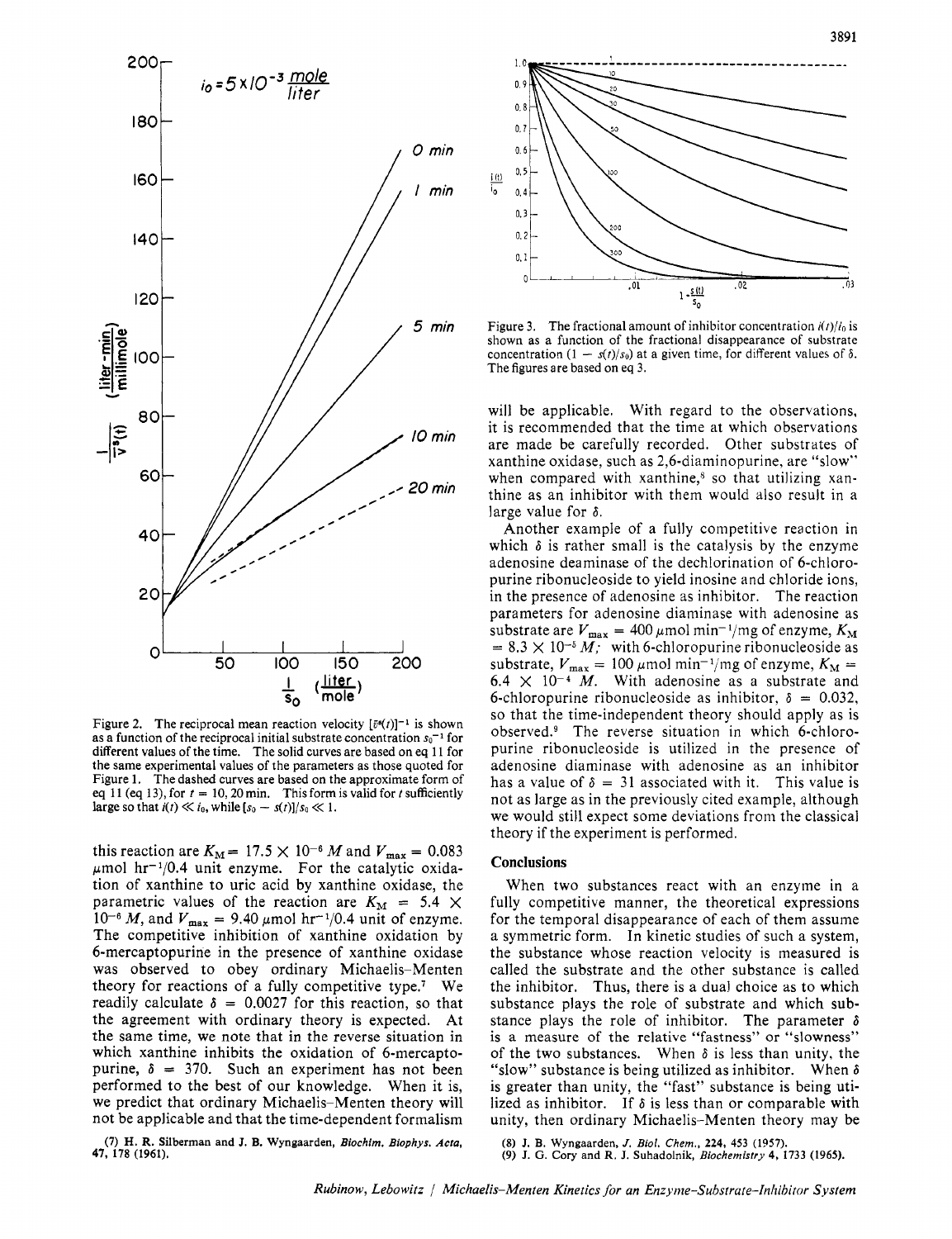expected to be sufficient to understand the kinetic aspects of the study. If **6** is large compared to unity, then the time-dependent theory presented herein is needed for a proper interpretation of the results.

Acknowledgment. We are grateful to M. Earl Balis for suggesting this problem to us and for many helpful discussions of the work while it was in progress. This work was supported in part by **NCI** Grant No. **CA-**08748 at Sloan-Kettering Institute and by USAFOSR Grant **No.** 68-1416 at Belfer Graduate School of Science, Yeshiva University.

## Appendix. Zero-Order Solution **of** the Kinetic Equations

Let  $e$ ,  $s$ ,  $i$ ,  $c_1$ , and  $c_2$  represent the concentrations of the quantities enzyme, substrate, inhibitor, substrateenzyme complex, and inhibitor-enzyme complex, respectively, at any time. Let the subscript zero attached to a symbol denote its value at the initial time  $t = 0$ . Introduce the following dimensionless variables and parameters.

$$
t' = k_1 e_0 t \t s' = s/s_0 \t i' = i/i_0
$$
  

$$
c_1' = c_1/e_0 \t c_2' = c_2/e_0 \t \alpha = e_0/s_0
$$
  

$$
\beta = i_0/s_0 \t \gamma = k_{+2}/k_{+1}
$$
 (1)

$$
K_1 = (k_{-1} + k_{+3})/k_{+1}s_0
$$
  
\n
$$
K_2 = (k_{-2} + k_{+4})/k_{+2}i_0
$$
  
\n
$$
U_1 = k_{+3}/k_{+1}s_0
$$
  
\n
$$
U_2 = k_{+4}/k_{+2}i_0
$$

If we now drop the primes, the kinetic equations assume the following form.

$$
\frac{ds(t)}{dt} = -s + (s + K_1 - U_1)c_1 + sc_2 \qquad (2)
$$

$$
\alpha \frac{dc_1(t)}{dt} = s - (s + K_1)c_1 - sc_2 \tag{3}
$$

$$
\frac{di(t)}{dt} = \gamma[-i + (i + K_2 - U_2)c_2 + ic_1] \qquad (4)
$$

$$
\alpha \frac{\mathrm{d}c_2(t)}{\mathrm{d}t} = \beta \gamma [i - (i + K_2)c_2 - ic_1] \tag{5}
$$

These equations are to be solved subject to the initial conditions

$$
s(0) = i(0) = 1
$$
  

$$
c_1(0) = c_2(0) = 0
$$
 (6)

The enzyme concentration *e* satisfies the relation

$$
c_1 + c_2 + e = 1 \tag{7}
$$

Equations 2-5 are nonlinear and not susceptible to solution in closed form. We shall assume that  $\alpha$  is very small compared to unity. This condition is satisfied in the usual experimental situation. In addition we assume that the parameters  $\beta$  and  $\gamma$  are 0(1). This suggests that a solution to eq *2-5* be sought by means of an expansion in  $\alpha$ . However, the small parameter  $\alpha$ multiplies the highest derivative term in two of the equations and therefore the problem presented is classified in the theory of singular perturbations. According to this theory, the solution to eq 2-5 in terms of an expansion in  $\alpha$  is asymptotic; *i.e.*, it tends to the true solution as  $\alpha \rightarrow 0$ , although the series solution probably

*Journal of the American Chemical Society 1 92:13 1 July I, 1970* 

diverges. The solution we shall present parallels the asymptotic solution presented in ref 6 for an enzymesubstrate system. The reader is referred there for a fuller discussion of the solution and the method for obtaining it.

We proceed formally by seeking a solution to eq 2–5 as a power series in  $\alpha$ , *e.g.* 

$$
(s,i,c_1,c_2) = \sum_{n=0}^{\infty} (s^{(n)},i^{(n)},c_1^{(n)},c_2^{(n)}) \alpha^n \qquad (8)
$$

If we substitute  $(8)$  into  $(2)$ – $(5)$  and equate to zero the coefficients of like powers in  $\alpha$ , we find that the terms which are zero order in  $\alpha$  satisfy the equations

$$
\frac{ds^{(0)}}{dt} = -s^{(0)} + (s^{(0)} + K_1 - U_1)c_1^{(0)} + s^{(0)}c_2^{(0)}
$$
 (9)

$$
\frac{di^{(0)}}{dt} = \gamma[-i^{(0)} + (i^{(0)} + K_2 - U_2)c_2^{(0)} + i^{(0)}c_1^{(0)}]
$$
 (10)

$$
0 = s^{(0)} - (s^{(0)} + K_1)c_1^{(0)} - s^{(0)}c_2^{(0)} \qquad (11)
$$

$$
0 = s^{(0)} - (s^{(0)} + K_1)c_1^{(0)} - s^{(0)}c_2^{(0)} \qquad (11)
$$
  
\n
$$
0 = i^{(0)} - (i^{(0)} + K_2)c_2^{(0)} - i^{(0)}c_1^{(0)} \qquad (12)
$$

Equations 11 and 12 are algebraic equations which are readily solved for  $c_1^{(0)}$  and  $c_2^{(0)}$ . The resulting expressions may be substituted into eq 8 and 9. The latter are then also readily solvable. The result is

$$
c_1^{(0)}(t) = \frac{K_2 s^{(0)}(t)}{K_1 i^{(0)}(t) + K_2 s^{(0)}(t) + K_1 K_2}
$$
(13)

$$
S_2^{(0)}(t) = \frac{K_1 i^{(0)}(t)}{K_1 i^{(0)}(t) + K_2 s^{(0)}(t) + K_1 K_2} \qquad (14)
$$

$$
K_1 i^{(0)}(t) + K_2 s^{(0)}(t) + K_1 K_2
$$
  
\n
$$
s^{(0)}(t) + \frac{U_1}{U_2} [s^{(0)}(t)]^{\gamma U_2 K_1/U_1 K_2} + K_1 \ln s^{(0)}(t) + C = -U_1 t \quad (15)
$$
  
\n
$$
i^{(0)}(t) = [s^{(0)}(t)]^{\gamma U_2 K_1/U_1 K_2} \qquad (16)
$$

where C is a constant to be determined. We do not impose on the solution the requirement that it satisfy the initial conditions because the assumed expansion is not valid in the neighborhood of  $t = 0$ . In fact, it can be seen that  $c_1(0)(t)$  and  $c_2(0)(t)$  cannot satisfy the initial conditions. Rather, we recognize that the expansion (8) constitutes an "outer" expansion, valid only for *t* "sufficiently large." We must find another expansion, the "inner" expansion, which is valid for *t*  small.

To this end we introduce the new time scale *r* and new variables defined by

$$
\tau = t/\alpha \qquad S(\tau) = s(\alpha \tau, \alpha) \qquad I(\tau) = i(\alpha \tau, \alpha) \qquad (17)
$$

$$
C_1(\tau) = c_1(\alpha \tau, \alpha) \qquad C_2(\tau) = c_2(\alpha \tau, \alpha) \qquad (17)
$$

In terms of these variables, **eq 2-5** become

$$
\frac{dS}{d\tau} = \alpha[-S + (S + K_1 - U_1)C_1 + SC_2] \quad (18)
$$

$$
\frac{dI}{d\tau} = \alpha \gamma [-I + (I + K_2 - U_2)C_2 + IC_1] \quad (19)
$$

$$
\frac{dC_1}{d\tau} = S - (S + K_1)C_1 - SC_2 \tag{20}
$$

$$
\frac{\mathrm{d}C_2}{\mathrm{d}\tau} = \beta \gamma [I - (I + K_2)C_2 - IC_1] \tag{21}
$$